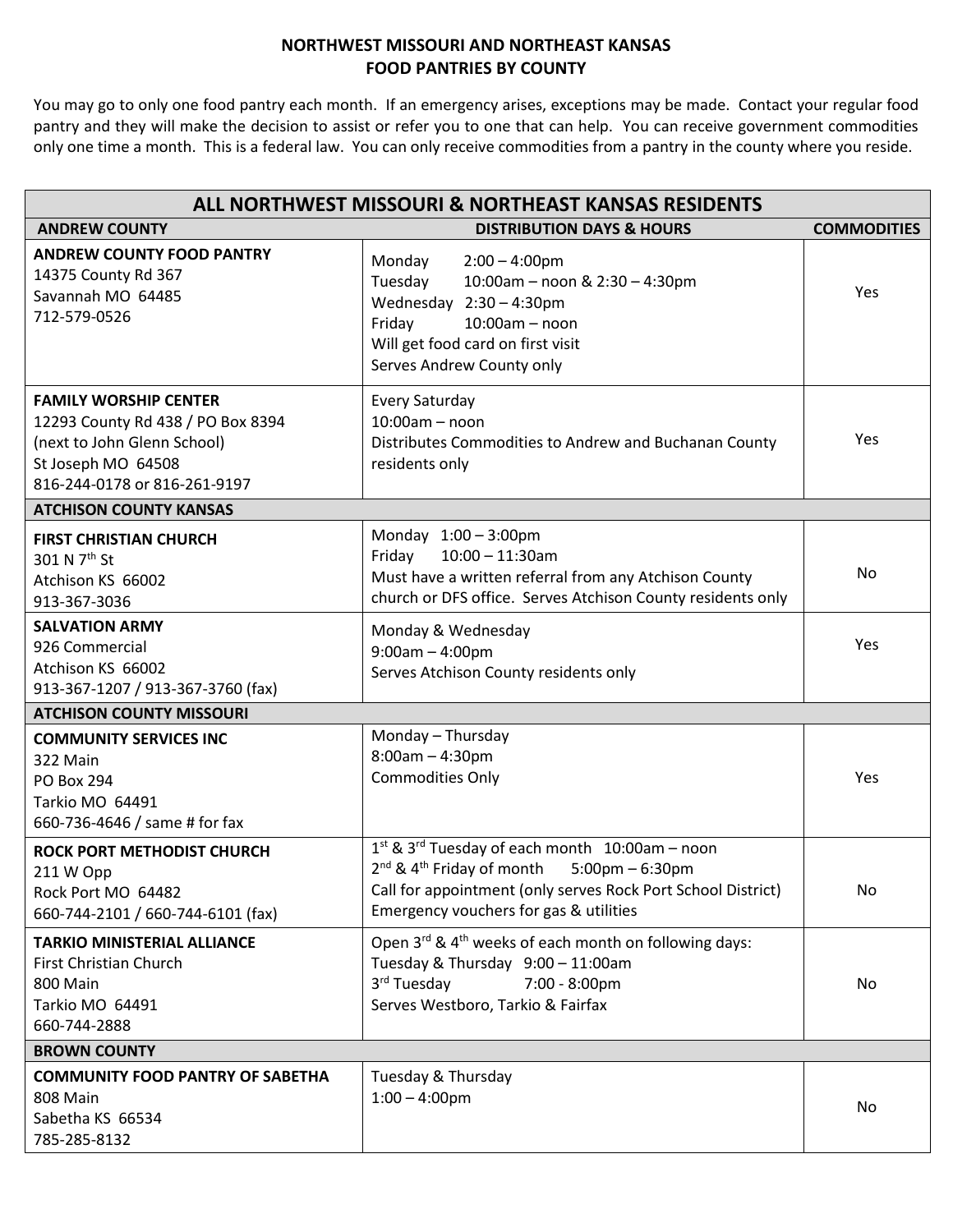| <b>BROWN COUNTY CONTINUED</b>                                                                                                                                                                  |                                                                                                                                                                       |     |
|------------------------------------------------------------------------------------------------------------------------------------------------------------------------------------------------|-----------------------------------------------------------------------------------------------------------------------------------------------------------------------|-----|
| <b>NORTH BROWN COUNTY FOOD PANTRY</b><br>First Baptist Church<br>210 Lodge Road<br>Hiawatha KS 66434<br>785-742-3423                                                                           | Tuesday 9:00am - 12:30pm<br>Thursday $6:00 - 7:30$ pm<br>Serves North Brown County residents only                                                                     | No. |
| SOUTH BROWN COUNTY FOOD PANTRY<br><b>Orchard Hgts Apartment Complex</b><br>Building 18, Community Room<br>1600 School Dr<br>Horton KS 66439<br>785-741-0885<br>785-486-2349 (Methodist Church) | Monday<br>$9:00am - noon$<br>Thursday $3:30 - 6:00$ pm<br>Serves South Brown County residents only                                                                    | No. |
| <b>BUCHANAN COUNTY</b>                                                                                                                                                                         |                                                                                                                                                                       |     |
| <b>FAMILY WORSHIP CENTER</b><br>12293 County Rd 438 / PO Box 8394<br>(next to John Glenn School)<br>St Joseph MO 64508<br>816-244-0178 or 816-261-9197                                         | Every Saturday<br>$10:00am - noon$<br>Distributes Commodities to Andrew and Buchanan County<br>residents only                                                         | Yes |
| <b>INTERSERV (WEST DOOR)</b><br>5400 King Hill Ave<br>St Joseph MO 64504<br>816-232-7779 / 816-232-7029 (fax)                                                                                  | Monday - Friday<br>$1:00 - 3:45$ pm                                                                                                                                   | Yes |
| <b>OPEN DOOR FOOD KITCHEN</b><br>510 Edmond St<br>St Joseph MO 64501<br>816-364-1085                                                                                                           | Serves hot lunch<br>Monday - Saturday<br>$11:30am - 1:00pm$<br>Sack lunch on Sunday 1:00 - 2:00pm                                                                     | No. |
| <b>PATEE PARK BAPTIST CHURCH</b><br>1107 S 10th St<br>St Joseph MO 64503<br>816-233-2255                                                                                                       | Monday & Thursday<br>$10:30$ am - 12:00pm                                                                                                                             | Yes |
| <b>RIVERSIDE BAPTIST CHURCH</b><br>5401 Mitchell Ave<br>St Joseph MO 64507<br>816-279-9967                                                                                                     | 1 <sup>st</sup> & 3 <sup>rd</sup> Friday of each month<br>$1:00 - 4:00$ pm<br>Meet at SE doors of church                                                              | No  |
| <b>SALVATION ARMY</b><br>602 Messanie / PO Box 1417<br>St Joseph MO 64502<br>816-232-5824 / 816-233-1078 (fax)                                                                                 | Monday - Friday 9:00am - 12:00pm<br>ID required for all adults in household on first visit<br>Social security cards required for all family members<br>on first visit | Yes |
| THE RIVER CHURCH<br>4405 S 22 <sup>nd</sup> St<br>St Joseph MO 64503<br>816-232-3520                                                                                                           | Call for emergency food orders                                                                                                                                        | No  |
| ST FRANCIS XAVIER / HOUSE OF BREAD<br>2701 Seneca<br>St Joseph MO 64507<br>816-671-9473 (pantry)                                                                                               | Tuesday, Thursday & Saturday<br>$9:00 - 11:00$ am<br>Must be in the pantry by 10:30am                                                                                 | Yes |
| <b>ST JAMES CHURCH</b><br>5814 King Hill Ave<br>St Joseph MO 64504<br>816-238-0853                                                                                                             | Tuesday & Thursday 10:00 - 10:30am (appointment only)<br>Call on Monday or Wednesday from 10:00am - 1:00pm to<br>make an appointment                                  | No  |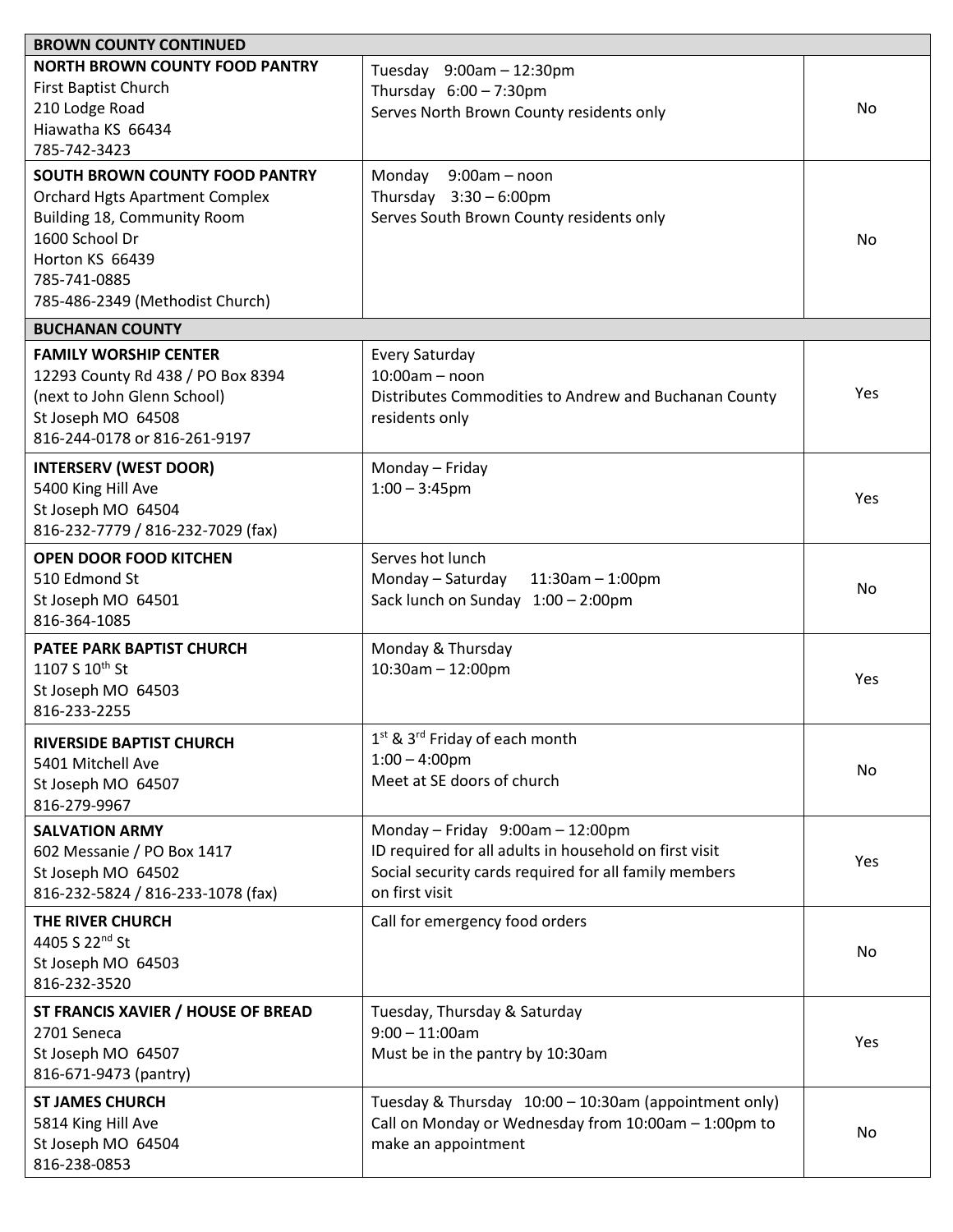| <b>BUCHANAN COUNTY CONTINUED</b>                                                                                                   |                                                                                                                                                                                                   |     |  |
|------------------------------------------------------------------------------------------------------------------------------------|---------------------------------------------------------------------------------------------------------------------------------------------------------------------------------------------------|-----|--|
| <b>ST JOSEPH CATHEDRAL</b><br>519 N 10th St<br>St Joseph MO 64501<br>816-232-7763 / 816-232-2460 (fax)                             | Monday, Wednesday & Friday<br>$9:30 - 11:00$ am                                                                                                                                                   | Yes |  |
| <b>ST MARY CHURCH</b><br>1606 N 2 <sup>nd</sup> St<br>St Joseph MO 64505<br>816-279-1154 / 816-279-4078 (fax)                      | Tuesday & Saturday<br>$9:00 - 10:30$ am<br>Proof of Social Security number & ID required                                                                                                          | Yes |  |
| <b>VALLEY COMMUNITY CENTER</b><br>909 W Valley<br>St Joseph MO 64504<br>816-238-1709                                               | Monday - Friday<br>Opens at 4:00pm<br>Serves hot meal from 5:30 - 6:30pm                                                                                                                          | No  |  |
| <b>WOODSON CHAPEL CHURCH</b><br>2525 St Joseph Ave<br>St Joseph MO 64505                                                           | Monday<br>5:00-6:00pm<br>Serves dinner                                                                                                                                                            | No  |  |
| <b>CALDWELL COUNTY</b>                                                                                                             |                                                                                                                                                                                                   |     |  |
| <b>CALDWELL COUNTY FOUNDATION</b><br><b>FOOD PANTRY</b><br>303 N Davis<br>Hamilton MO 64644<br>816-583-7337                        | Monday $9:00am - 1:00pm$<br>Emergency orders provided<br>Serves Caldwell County only                                                                                                              | No  |  |
| <b>OPEN BIBLE CHURCH</b><br>718 W Berry<br>Hamilton MO<br>816-583-4044                                                             | 1 <sup>st</sup> & 2 <sup>nd</sup> Thursday of each month<br>$11:00am - 3:00pm$                                                                                                                    | Yes |  |
| <b>CLAY COUNTY</b>                                                                                                                 |                                                                                                                                                                                                   |     |  |
| <b>HOLT FOOD PANTRY</b><br>225 N Main / PO Box 101<br>Holt MO 64048                                                                | Tuesday 9:00 - 11:00am<br>Serves Kearney-Holt District<br>Clothes also available                                                                                                                  | No  |  |
| <b>CLINTON COUNTY</b>                                                                                                              |                                                                                                                                                                                                   |     |  |
| <b>CAMERON FOOD PANTRY</b><br>302 N Walnut<br>Cameron MO 64429<br>816-632-3663                                                     | Monday & Wednesday 8:30 - 11:00am<br>By appointment only<br>Serves Cameron School District only                                                                                                   | Yes |  |
| <b>GOWER FOOD PANTRY</b><br>First Baptist Church<br>102 S 2 <sup>nd</sup> St / PO Box 110<br><b>Gower MO 64454</b><br>816-424-6488 | Tuesday, Wednesday & Thursday<br>$9:00am - noon$<br>Serves Gower School District only                                                                                                             | No  |  |
| <b>LATHROP FOOD PANTRY</b><br>First Christian Church<br>Lathrop MO 64465<br>816-405-2072                                           | Monday<br>$9:00 - 11:00$ am<br>Serves Lathrop School District only                                                                                                                                | No. |  |
| <b>PLATTSBURG FOOD PANTRY</b><br>117 Maple<br>Plattsburg MO 64477<br>816-539-3293                                                  | Thursdays 8:30 - 11:30am<br>$2nd$ Wednesday of each month $4:00 - 7:00$ pm<br>Serves Plattsburg School District (Clinton County RIII) only<br>Commodities for Clinton County (except for Cameron) | Yes |  |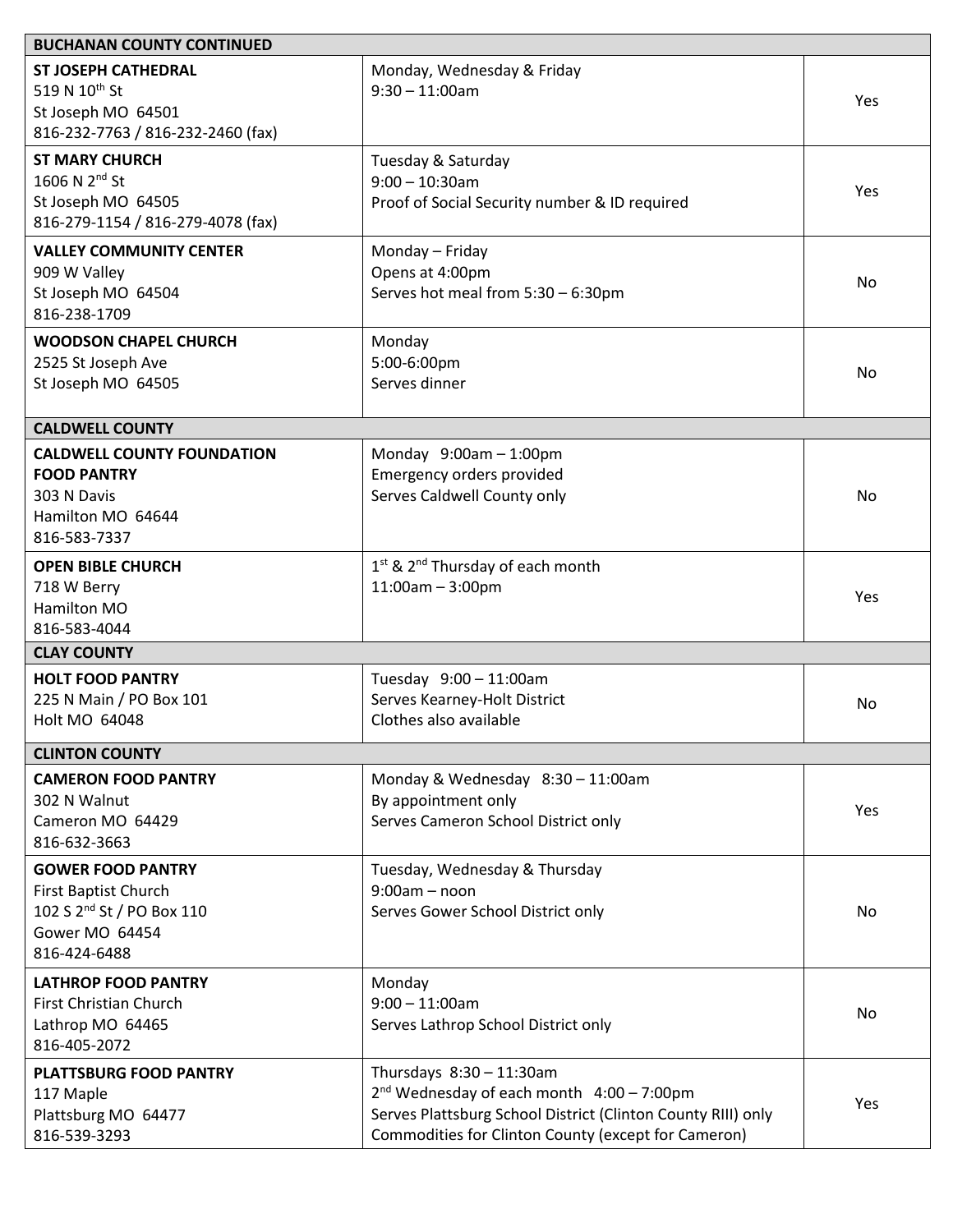| <b>DAVIESS COUNTY</b>                   |                                                        |     |  |
|-----------------------------------------|--------------------------------------------------------|-----|--|
| <b>ADVENTIST COMMUNITY SERVICES</b>     | Wednesdays                                             |     |  |
| 1210 S Willow                           | $8:00am - 12:00pm$                                     | Yes |  |
| Gallatin MO 64640                       | Free clothing available also                           |     |  |
| 660-663-2478                            |                                                        |     |  |
| <b>DEKALB COUNTY</b>                    |                                                        |     |  |
| LIVING HOPE FOOD PANTRY & THRIFT STORE  | Monday<br>$11:00am - 4:00pm$                           |     |  |
| 118 W Main / PO Box 122                 | Wednesday 9:00am - 2:00pm                              |     |  |
| Maysville MO 64469                      | Serves all of DeKalb County                            | Yes |  |
| 816-449-2163                            | (except Cameron School District)                       |     |  |
| <b>STEWARTSVILLE FOOD PANTRY</b>        | Tuesday & Thursday                                     |     |  |
| 401 Main                                | $1:00 - 6:00$ pm                                       |     |  |
| Stewartsville MO 64490                  | Serves Amity, Clarksdale, Easton, Hemple & Osborn only | No  |  |
| 816-390-2958                            |                                                        |     |  |
| <b>DONIPHAN COUNTY</b>                  |                                                        |     |  |
| <b>ELEANOR'S PANTRY</b>                 | First 4 Wednesdays of each month                       |     |  |
| N 7 <sup>th</sup> St & Kentucky         | $12:30 - 2:30$ pm                                      |     |  |
| Elwood KS 66024                         |                                                        | No  |  |
| 816-294-0812                            |                                                        |     |  |
| <b>GENTRY COUNTY</b>                    |                                                        |     |  |
| <b>Gentry County Community Services</b> | Monday - Thursday                                      |     |  |
| 301 E 2 <sup>nd</sup>                   | $8:00am - 4:30pm$                                      |     |  |
| PO Box 34                               | <b>Commodities Only</b>                                | Yes |  |
| Stanberry, MO 64489                     |                                                        |     |  |
| 660-783-2004                            |                                                        |     |  |
| <b>STANBERRY MINISTERIAL ALLIANCE</b>   | Saturday                                               |     |  |
| <b>FOOD PANTRY &amp; THRIFT STORE</b>   | $9:00am - noon$                                        |     |  |
| 2 <sup>nd</sup> & Park                  | Call if emergency assistance is needed                 |     |  |
| Stanberry MO 64489                      |                                                        |     |  |
| 660-783-2689                            |                                                        |     |  |
| <b>GRUNDY COUNTY</b>                    |                                                        |     |  |
| <b>GRUNDY COUNTY FOOD PANTRY</b>        | Drive through pick up - commodities only               |     |  |
| <b>&amp; THRIFT STORE</b>               | Call for distribution dates                            |     |  |
| 1703 Harris Ave                         |                                                        | Yes |  |
| Trenton MO 64683                        |                                                        |     |  |
| 660-339-7099                            |                                                        |     |  |
| <b>HARRISON COUNTY</b>                  |                                                        |     |  |
| <b>HARRISON COUNTY FOOD PANTRY</b>      | Tuesday & Thursday                                     |     |  |
| 1316 S 25 <sup>th</sup> St, Suite 100   | 9:00am - noon & 1:00 - 4:00pm                          |     |  |
| Bethany MO 64424                        |                                                        | Yes |  |
| 660-425-3833                            |                                                        |     |  |
| <b>HOLT COUNTY</b>                      |                                                        |     |  |
| <b>COMMUNITY SERVICES INC</b>           | Monday - Thursday                                      |     |  |
| 1530 Nebraska                           | $8:00am - 4:30pm$                                      |     |  |
| <b>PO Box 284</b>                       | Commodities only                                       | Yes |  |
| Mound City MO 64470                     |                                                        |     |  |
| 660-442-5722 / same # for fax           |                                                        |     |  |
| <b>HOPE HOUSE MINISTRIES INC</b>        | 3rd Thursday of each month                             |     |  |
| <b>FOOD PANTRY/THRIFT STORE</b>         | $9:00 - 10:00$ am                                      |     |  |
| 124 Grand Ave / PO Box 146              | Only serves S Holt School District                     | No. |  |
| Forest City MO 64451                    |                                                        |     |  |
| 660-446-2223                            |                                                        |     |  |